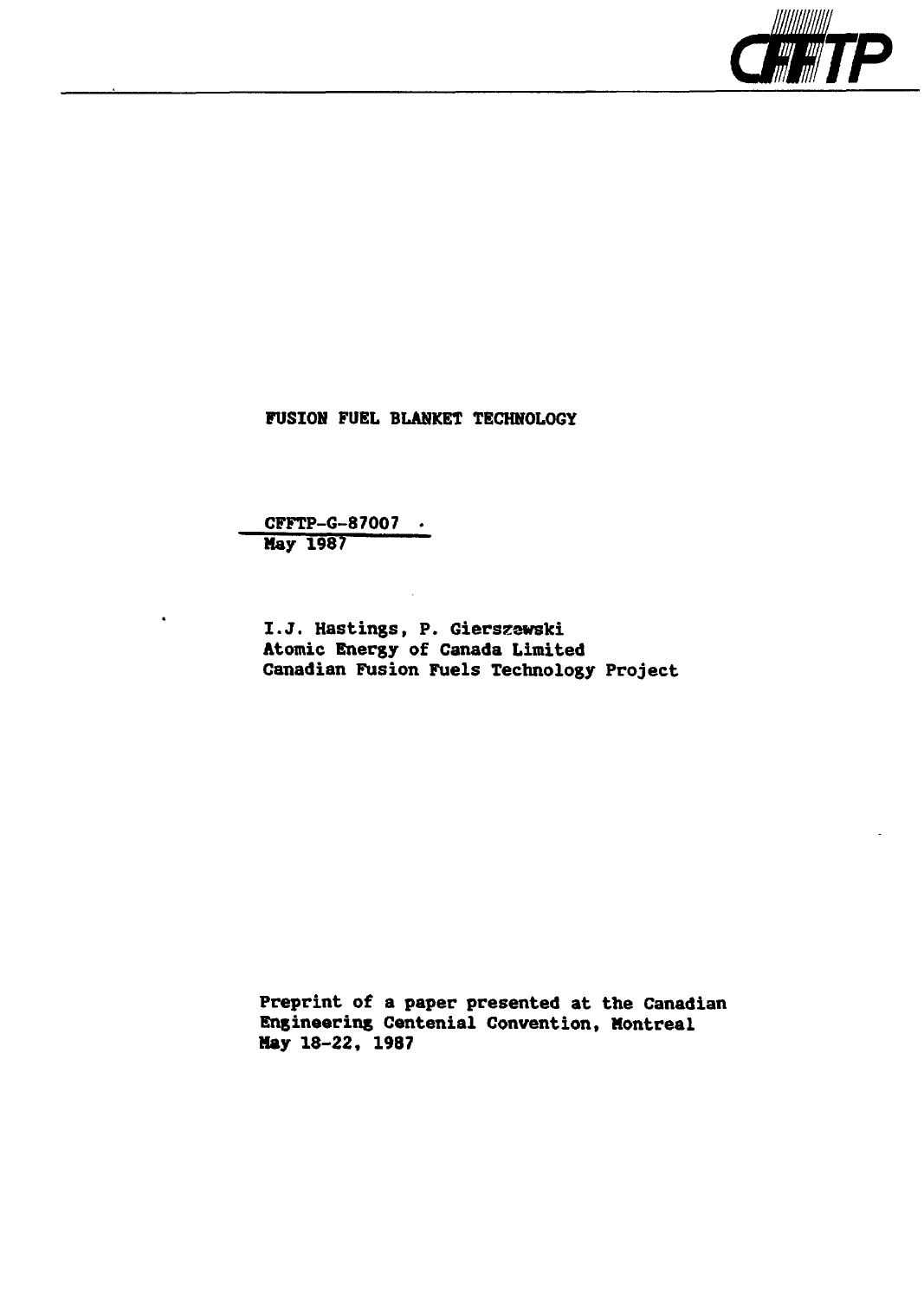### **I.J. HASTINGS**

# **Atomic Energy of Canada United - Research Company Chalk River Nuclear Laboratories**

and

## Canadian Fusion Fuels Technology Project 2700 Lakeshore Road West Mississauga, Ontario L5J 1K3

## **ABSTRAC**

**The fusion blanket surrounds the burning hydrogen core of a fusion reactor. It Is In this blanket that aost of the energy released by the nuclear fusion of deuterium-tritium is converted Into useful product, and where tritium fuel is produced to enable further operation of the reactor. As fusion research turns fron present short-pulse physics experiments to long-burn engineering tests in the 1990's, energy removal and trltiua production capabilities becone Important. This technology will involve new materials, conditions and processes with applications both to fusion and beyond. In this papei, we Introduce features of proposed blanket designs and update the status of international research. In focusing on the Canadian blanket technology program, we discuss the aqueous lithium salt blanket concept, and the ln-reactor tritium recovery test program.**

## **INTRODUCTION**

**There are many possible fusion reactions. The simplest Is the reaction between deuterium and tritium, two Isotopes of hydrogen. Most of the reaction energy is released as high energy neutrons (14 HeV rather than the 3 HeV neutrons typical of fission reactions), which penetrate about one meter Into most materials before being completely stopped.**

**Consequently, the first function of the blanket is to surround the hot reacting hydrogen with a medium that stops these neutrons and converts their energy into a useful product. The nature of this medium depends on the product. The applications of fusion are primarily electric power and fissile fuel production. However, there are other ways to take advan**tage of the neutron and plasma energy available,<br>including isotope production (e.g., <sup>60</sup>Co), **synfuel production, nuclear waste burnup and space propulsion. In the simplest application, neutron energy Is converted to heat, removed by the coolant and used to make steam for electricity. Since tritium is not naturally available, the second major function of the blanket Is to produce tritium. This is accomplished by use of lithium and neutron-multiplying materials. Lithium has a high probability for absorbing an incident neutron and transmuting Into tritium. Neutron-multipliers (e.g., beryllium, lead, zirconium) have a high probability of releasing two neutrons upon absorbing one high-energy neutron. The net result is that the fusion device consumes deuterium, lithium and neutron multiplier.**

There are presently a variety of blanket concepts **under consideration. The details vary with the specific application and the reactor conditions. The most Important reactor conditions are the incident neutron flux, reaction burn time, lifetime irradiation fluence and magnetic field strength. These conditions vary according to the nature of the device (e.g., experimental test reactor, compact power reactor), and between device types (e.g. magneticconfined plasma in a tokamak configuration, inertiially-confiaed reaction driven by high-power lasers). There is considerable choice of materials for structure, coolant, breeder (lithium-bearing material) and multiplier (1). Table 1 lists materials of most Interest. Although not all combinations are sensible (e.g. liquid lithium breeder with water coolant), there are still a large number of possible combinations with their own unique characteristics.**

## **TABLE 1: PRIMARY BLANKET MATERIAL OPTIONS.**

| Breeder       | Coolant      | Structure                  | Neutron    |
|---------------|--------------|----------------------------|------------|
|               |              |                            | Multiplier |
| Liquid metal  | Liquid metal | <b>Austenitic</b><br>steel | Bervllium  |
| Solid ceramic | Helium       | Ferritic<br>steel          | Lead       |
| Aqueous salt  | Water        | Refractory<br>alloy        |            |
| Molten salt   |              | Martensitic<br>steel       |            |
| Solid metal   |              |                            |            |

**Self-cooled blanket concepts use a single medium as both breeder and coolant. Since this medium must contain lithium to breed tritium, the primary options** are liquid lithium, liquid lithium-lead (a eutectic), **lithium salts dissolved in water, and molten lithium salts. These blankets offer good heat transfer (the neutron energy is deposited directly in the coolant) and mechanical simplicity (Figure 1). However, liquid metals Interact strongly with the magnetic field present in msny fusion device concepts, which sharply inhibits their motion. They are also relatively chemically reactive and require high temperatures, an electrical conversion efficiency advantage but a safety disadvantage. Water is a good coolant and is not sensitive to magnetic fields, but must have a high dissolved salt content for adequate**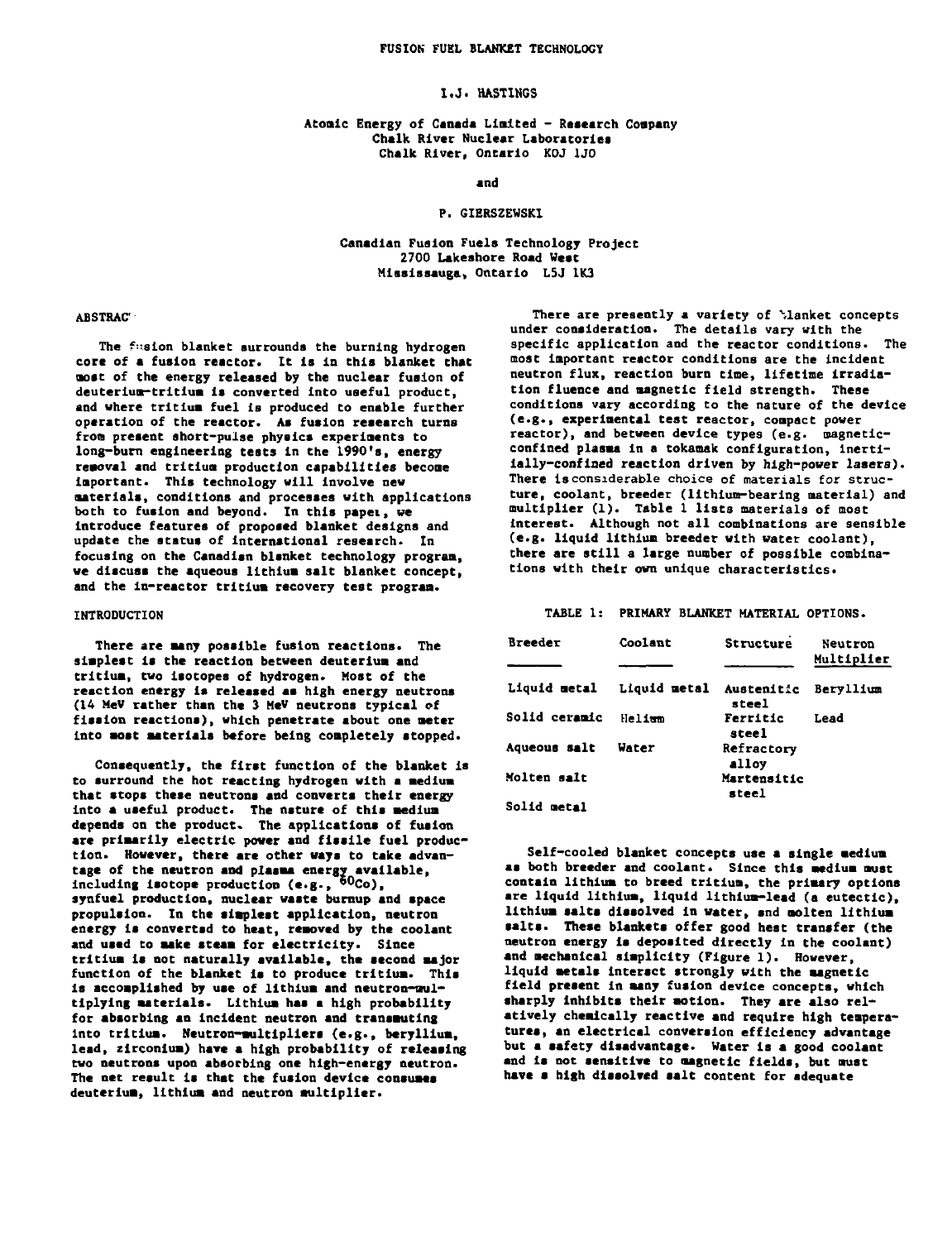

**FIGURE 1 SELF-COOLED LIQUID METAL BLANKET SECTION FOR A TOKAMAK REACTOR (1)-**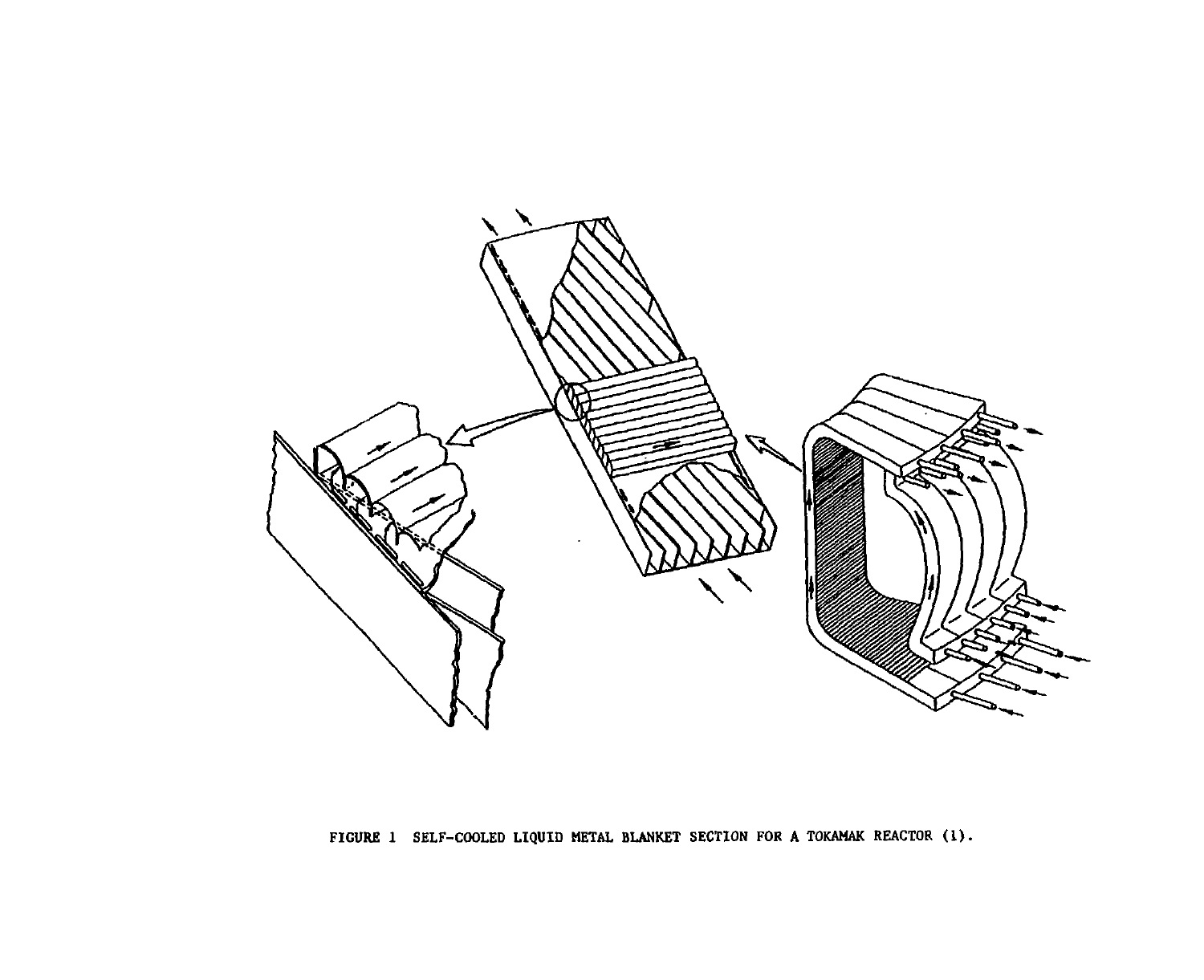

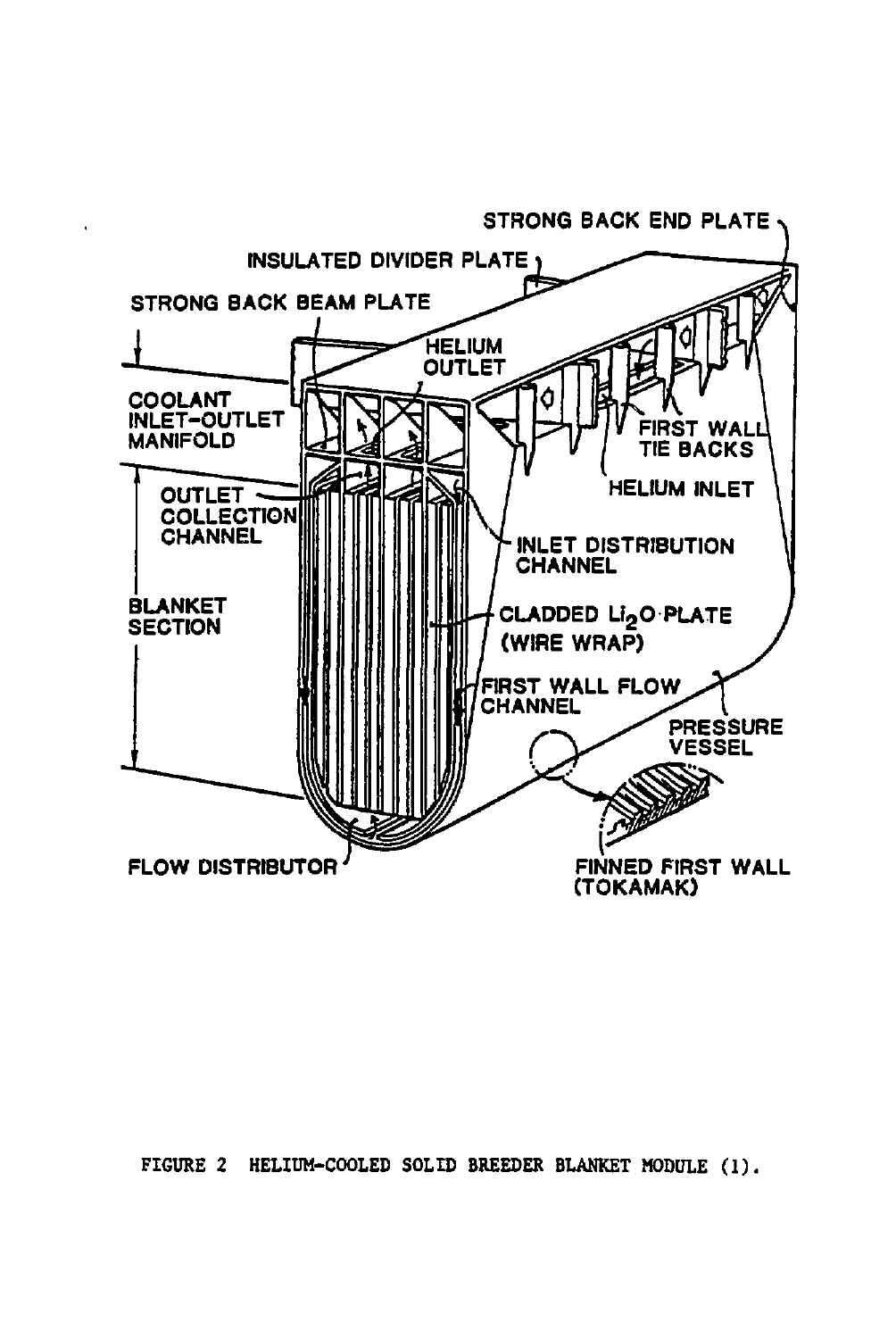tritium production (2). Tritium recovery from the aqueous ayatem is well established compared to that **Cor other breeding matariala, but requires laotopc aaparatlon, ao la oora expansive. Thla la a raccnt conctpt, and a preferred aolutlon hat not been identified, although several have been proposed. Molten salta could provide adequate cooling and high tenperaturet (for good thermal efficiency In electricity production) even at low pressures. The prloary probleaa of lithium-bearing salta la their** high melting point (360°C for LiF-BeF<sub>2</sub>), and **chealatry-related concerns.**

**The alternative to self-cooled blankets Is to separate the two functions of breeder and coolant and try to find an optimum material for each function separately. This increases the flexibility in materials choice and reduces the risk of tritium loss across primary coolant heat exchangers. However, the blanket becomes mechanically more complex, (Figure 2) with thousands of small coolant channels running through the breeder, and the extraction of tritium from the breeder becomes more difficult. The options for t>ie breeder are liquid lithium or lithium-lead metr.it, or solids such as lithium oxide or lithium aluainate ceramic, or Li7Pb2 alloy. There are man) possible solids, although those with adequate trit'.um breeding and tritium release are much more limited. The tritium would be extracted by running a hot helium gas purge through the porous solid bed, or by slowly circulating the liquid metal, so it would not be affected by magnetic fields.**

**The conditions in inertially-confined fusion are characterized by short pulse operation, modest vacuum and no magnetic fields, quite different from magnetic-confined fusion devices. Blanket concepts for inertial fusion devices (such as laser or particle beam driven fusion) are typically based on 'waterfalls' of liquid metal or solid pebbles to provide a continuallyreplaced 'first wall' which protects the primary structure from fatigue due to the highly pulsed reaction.**

**Since many of the required materials, conditions and technologies are new, there are important issues that need to be resolved. These have recently been identified and characterized in the FINESSE study (3), and are summarized in Table 2.**

**TABLE 2: CRITICAL ISSUES FOR BLANKET TECHNOLOGY**

| Tritium fuel self-sufficiency                                            |
|--------------------------------------------------------------------------|
| Structural behaviour under irradiation                                   |
| Tritium extraction and control                                           |
| Magnetohydrodynamic effects (liquid metal blankets)                      |
| Materials compatibility (liquid breeder blankets<br>especially)          |
| Breeder/structure thermomechanical stability (solid<br>breeder blankets) |

**Achieving tritium fuel self-sufficiency requires that the achievable tritium breeding ratio be greater than the required breeding ratio. The latter suffers from uncertainties related to performance of plasma (e.g., tritium fractional burnup) and hardware. The uncertainties in the achievable breeding ratio are more serious for solid breeder than liquid metal**

**blankets, but can be resolved if enough neutron multiplier, for example, beryllium, is used.**

**The major issues specific to liquid metal blankets are magnetic field effects, particularly on fluid flow, pressure drop and heat transfer; and materials compatibility (e.g., corrosion of structural materials by liquid metals, and reactivity with air and water). In addition, structural response, tritium extraction and control, and general failure modes are not well understood at present. A program to resolve these issues will include a number of small and large loop experiments. The issues and testing needs for solid breeder blankets differ from liquid metal blankets In several Important respects. Firstly, there is a much wider range of possible materials to consider. Secondly, the influence of geometry on the primary uncertaities is not as Important. Thirdly, the behaviour and the issues are dominated by the effects of irradiation. These issues, In addition to tritium self—sufficiency and structural behaviour, are tritium recovery and inventory in the solid, and thermomechanical behaviour of the solid bieeder and cladding.**

## **INTERNATIONAL STATUS**

**At this early stage in che development of blankets, the focus is on understanding fundamental behaviour and materials. There hnve been no full blankets constructed or tested under conditions resembling fusion reactor conditions. However, there have been and are a number of significant international blanket experiments.**

**In the solid breeder area, for example, there are several Irradiation experiments underway, including at FFTF (US), SILOE (France), Petten (Netherlands) and In Japan. These are similar to the CRITIC experiment at Chalk River Nuclear Laboratories (CRNL) (see later), although generally producing less tritium and focussing more on the low temperature end of the data. There is a significant closed-capsule irradiation experiment that just started at FFTF (US) in 1986, where about 20 solid breeder materials with different characteristics from various countries and fabrication processes are being irradiated under identical conditions to high lithium atom burnups. The results of this test will provide important comparative data between the materials, as well as on the effects of high burnups in general. A follow-up experiment is being discussed, which would irradiate fewer and larger pellets under more reactor-like conditions. Canada is participating in the assessment of this advanced tritium recovery test, and may contribute breeder materials and tritium testing technology.**

**BEATRIX, the International Breeder Exchange Matrix under the auspices of the International Energy Agency, has been a successful example of International co-operation on solid blanket technology. Canada, via CRNL, is a full partner in BEATRIX; the US, EEC and Japan are other participants. A recent matrix document showed 19 individual experiments. Canada was the first to carry out testing under BEATRIX, on lithium aluminate from CEA (Saclay, France). The US is providing lithium oxide for the major CRITIC-I tritium recovery test in NRU, discussed later.**

**In the liquid breeder area, there are several large loop experiments underway to explore magnetic field effects and corroaion. There are plans for**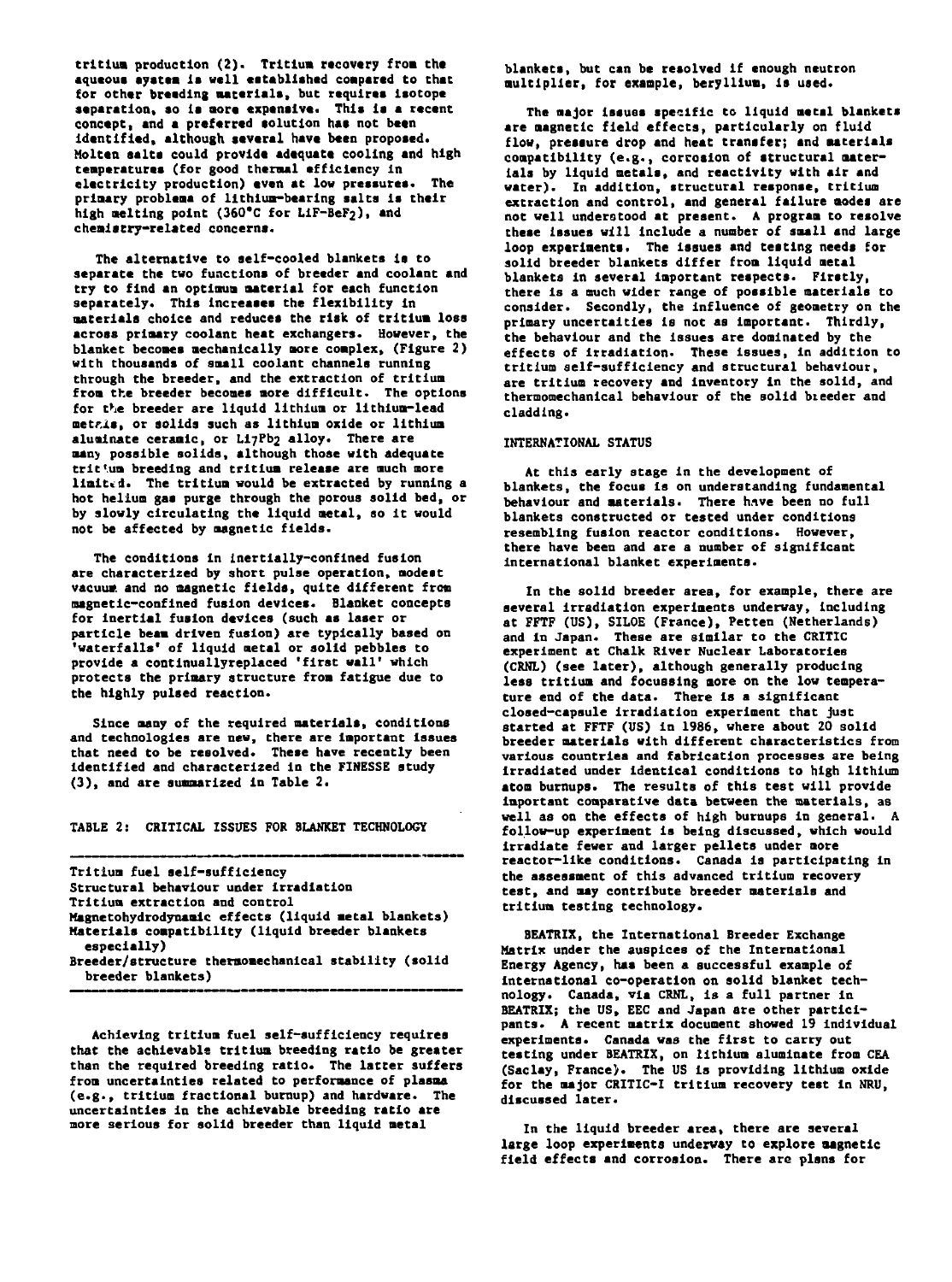**tritium extraction tests, Including ln-reactor capsules (Europe), but as yet these experiments have been United.**

**The development of structural materials which can withstand long Irradiation by fusion neutrons, have hlgh-Cemperature strength, and have neutron activation, has been a major element of the fusion technology programs. Recently, alloy compositions of ferritic steels have been Irradiated to the equivalent of two years of reactor life (out of an anticipated four-year life in the Innermost components) with excellent resistance to irradiation damage. Special austenitic steels and refractory alloys are also under advanced testing.**

## **CANADIAN BLANKET TECHNOLOGY PROGRAM**

## **Program Organization**

**Canada has considerable experience in nuclear and aerospace technologies that are relevant to fusion. There Is a National Fusion Program that supports research and development in two major areas, Canadian Fusion Fuels Technology Project (CFFTP) and the Tokamak de Varennes. CFFTP is a joint effort by the Federal government, the Ontario government and Ontario Hydro, and is developing fusion-fuels related systems and services. Since the blanket is the primary fuel production system in a fusion reactor and contains critical issues and interesting technological challenges, development of blanket technology has been an important program for CFFTP. Host research and development in this area has been performed by Atomic Energy of Canada Limited at Chalk River Nuclear Laboratories (CRNL), under a costsharing agreement with CFFTP.**

**The general areas of most interest are solid breeders, since the issues (fabrication, tritium recovery, irradiation behaviour) are generically similar to issues that had been successfully addressed as part of the CANDU fission reactor program. Some additional effort has considered blanket concepts and other potential areas for Canadian research. In particular, liquid breeders were Identified as an interesting alternative to solid breeders. One successful result of this effort is the aqueous lithium salt blanket concept which is currently enjoying considerable international interest.**

**The present major goals of the Canadian blanket technology program are: I) develop and test an optimized breeder ceramic material and fabrication process; and 2) develop and test the aqueous lithium salt blanket concept, for tritium production in an Engineering Test Reactor. The first area is being addressed by breeder fabrication development and tests of the critical tritlun recovery issues. The latter was originally explored at a conceptual level, but is now turning to detailed experiments and analysis. It is possible that both these projects will lead to major Canadian contributions to international experiments in the next five year period, and later In the 1990's be used directly in an Engineering Test Reactor.**

## **Fabrication Development**

**CRNL's Advanced Ceramics group operates laboratories that are well equipped for the small-scale development of advanced ceramic processes and materials.**

**The group also makes use of other facilities and expertise at Chalk River, notably for work involving colloid chemistry, mechanical testing, chemical analysis, nuclear magnetic resonance (NMR) and non-destructive testing.**

**Of the potential solid lithium breeder candidates, two have been selected for further consideration: the oxide and the aluminate. Lithium oxide has the highest lithium density and so is the most desirable from a breeder standpoint. The main problem with the oxide Is its high affinity for water vapour; any processing or handling oust be performed in a glovebox with good atmospheric control. Lithium aluminate is one of the most preferred compounds, with the oxide, at the present time. It does not have as high a lithium density but is easy to work with in a normal laboratory environment. Effort has been focused on this compound to make rapid progress In the development of fabrication concepts.**

**Host solid breeder materials have been made in the form of pellets pressed from powders. In the case of aluminate, the powder Is commonly made by decomposing the carbonate in the presence of alumina. Recently, advantages have been cited for fuel in the form of microspheres (spherepac), and several approaches by other investigators have been pursued in that direction. CRNL is investigating powder techniques for fabricating pellets, and both powder and sol-gel approaches for making microspheres. Rotary agglomeration (4) is a promising novel method of preparing microspheres from powders whereby a suitable powder is agglomerated into microspheres by tumbling. Figure 3 shows microspheres about 2 mm in diameter produced by this technique at CRNL. Sintered densities are**



**FIGURE 3: LITHIUM ALUMINATE MICROSPHERES 2HM DIAMETER FABRICATED BY ROTARY AGGLOMERATION.**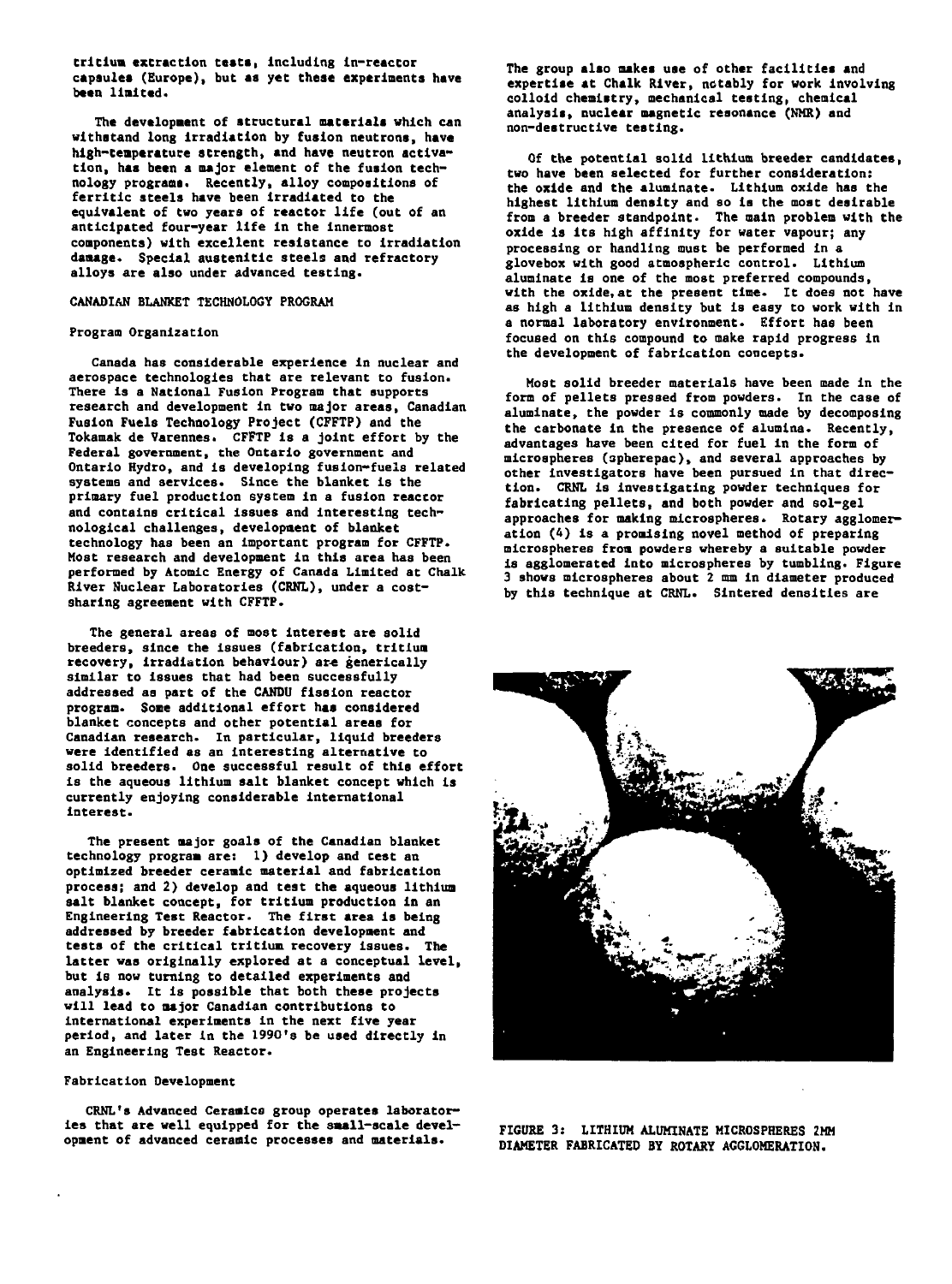**65-70X of theoretical. This approach to making mlcrosphtres la unique within the breeder blanket fabrication community; preliminary results have been encouraging.**

## **Irradiation Facilities**

**The major Irradiation facility is the NRU research reactor at CRNL. The reactor has a capability for two types of irradiation tests to evaluate solid breeder ceranlos. The focus so far has been on lithiua alumlnate and lithium oxide.**

## **Unvented Capsule Tests**

**The unvented capaule tests, designated CREATE (£halk Eliver Experiment to Assess Tritium Emission), are those from which tritium release information is obtained after the irradiation is complete, and the capsule is removed from the reactor. Information can also be obtained on the form of tritium released, as a function of capsule material and sweep gas composition.**

**Maximum sample size is 2 cm dianeter and IS cm long. Typically, samples weighing 50-100 mg are cut from sintered pellets of the ceramic for Irradiation. Each sample is vacuum-annealed In a quart2 tube, and sealed in the tube for irradiation without further exposure to air. LIAIO2 samples are annealed at 400\*C and 3 x 10"<sup>2</sup> Fa for 1 h; Li20 samples at**  $600^{\circ}$ C and  $3 \times 10^{-2}$  Pa for 6 h. Samples are then **irradiated for 48 h at an average flux of 7 x 10^6 n.m^.s"<sup>1</sup> and an estimated temperature of less than 100\*C. The maximum flux available is 4 x 10<sup>18</sup> n.n^.s"<sup>1</sup> (thermal) and 7 x 10<sup>17</sup> n<sup>2</sup>.s-1 greater than than 1 MeV). The free tritium recovered at room temperature is measured, as well as the isothermal tritium release at the postlrradiatlon test temperature. Both trltiated water and reduced tritiua are determined. The tritiated water may include T2O and HTO, and the reduced tritium T2 and HT, but for simplicity only HTO and HT are used in this paper to refer to these tritium forms. The HTO Is removed in the first ethylene glycol bubbler and the sweep gas then passes through an ionization chamber, which provides on-line monitoring of the HT released. A second measurement of the HT is obtained by passing the sweep gas through a CuO bed to convert the HT to HTO, and another set of ethylene glycol bubblers to remove the HTO. The total integrated release of both HT and HTO is determined by analyzing the bubbler solutions using liquid scintillation counting. The time dependence of only the HT release is obtained from the lonization chamber readings.**

**Both He and He-lZ H2 are used as sweep gases at a flow of 0.5 L/min. The He is purified by passing it through a hot titanium bed; the He-II H2, by passing it through a Deoxo unit and a molecular sieve drier. The oxygen and moisture contents of the purified gas are less than 1 yL/L. Extraction vessels constructed from quartz, stainless steel, Inconel-600 and nickel are available. Tests are performed at up to 600\*C for times to four hours. Tritium remaining in the ceramic after annealing is recovered by dissolving the sample in 6 N HC1, neutralizing with 6 N NaOH and distilling the resulting solution. Tritium in the distillate is determined by liquid scintillation counting.**

**Full details of earlier unvented CREATE tests have been given elsewhere (5-7).**

## **Vented\_Capaule Tests**

**The vented capsule tests, designated CRITIC (Chalk** River In-Reactor Tritium Instrumented Capsule) (5) permit<sup>-</sup>continuous<sup>-on-line monitoring of the tritium</sup> **release from the ceramic during the irradiation, by passing a sweep gas around or through the ceramic and into an analysis train. Since fusion reactors will probably use sweep gas to recover the tritium in the same way, the experiment attempts to model a miniature segment of a blanket. Figure 4 shows a diagram of the CRITIC assembly. A sample size 4 cm diameter by about 10 cm long is possible in the current capsule.**



**FIGURE 4: CRITIC-I CAPSULE.**

**Tritium is generated in the ceramic by neutroninduced fission of lithiua, and migrates to the ceramic surface. Flowing sweep gas collects the tritium released from the lithiur. ceramic and passes through a tritium analysis system 1 1 determine the release rate and tritium forn. The ceramic is typically in the form of sintered pellets, with 10-20Z porosity. The capsule provides approximately uniform ceramic temperatures to facilitate analysis of release data; a small radial temperature gradient of about 50\*C enables calculation of thermal conductivity of the ceraaic. The temperature Is adjustable between 400 and 900\*C, which covers the range of expected operation in a commercial reactor, by varying the composition of an insulating gas layer (gap gas).**

**The form and rate of tritium release may be affected by factors such as surface impurities on the ceramic (particularly H2O and CO2), the composition of the sweep gas, and the materials chosen for the capsule walls. Therefore, the ceramic must be**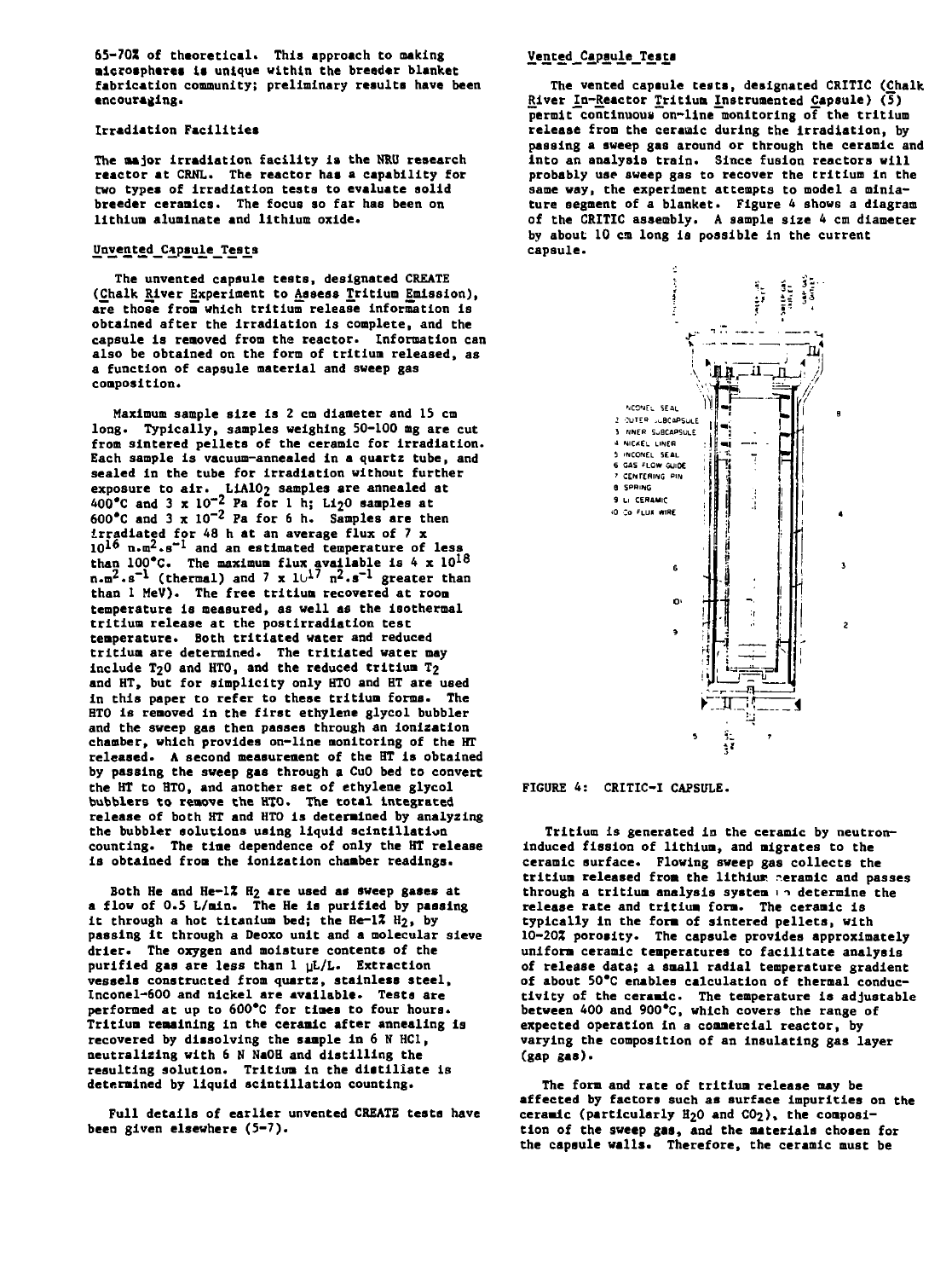**carefully fabricated and loaded Into the capsule to minimize contamination by air. The sweep gas compos**ition can be varied (He to He-1% H<sub>2</sub>) during the **course of the experiment to determine the Influence of composition. The capsule will be fabricated from nickel-based alloys, rather Chan stainless steel, to reduce container influence on the fora of the tritium. Nickel-based alloys also provide more strength at high temperature. Finally, to minimize condensation of HTO in the sweep gas lines, the gas lines are trace-heated to about 100'C between the reactor and the tritium analysis system.**

**It is possible to measure Important fundamental parameters so that the behaviour of other blanket assemblies can be Inferred: diffusion, deaorptlon, and heat transfer coefficients can be calculated as a function of temperature. In addition to on-line tritium analysis, gamma spectroscopy monitors the release rate of trace quantities of other radioactive species. These are expected both from neutron activation and from fission of uranium impurities in the ceramic. A moveable spectrometer Is located at the glove box containing the tritium analysis system, and a portable spectrometer is available adjacent to the gas line exit ports from the reactor. Other Instrumentation include thermocouples, on-line flux monitors, and integrated flux monitors. Analysis of the gap gas permits measurement of the permeation rate of tritium through the Inconel capsule wall.**

**There are differences in neutronics between CRITIC and a blanket in a future fusion reactor. In CRITIC, tritium production will occur almost exclusively from thermal neutron captures by \*Li. In a fusion reactor, tritium will be generated from captures, by both <sup>6</sup>Li and <sup>7</sup>Li, of neutrons within a wide energy range, up to 14 MeV. In both cases, helium will also be produced, and the stoichiometry of the ceramic will change. The average tritium production rate per gram of ceramic in 3 blanket will not be far different from the rate in CRITIC. Also, in a breeder material in a fusion reactor, displacement from energetic neutrons will be larger Chan in CRITIC. Near the first wall of a fusion reactor, the displacement damage rate will likely be larger by two orders of magnitude. Near the blanket rear, they will be comparable.**

## **Ac£ele£atp£ Facilities**

**It is impractical to test all possible candidate materials for fusion reactors by Irradiating with neutrons because of the cost in building high flux, 14 MeV, neutron facilities. An alternate and logical approach is to determine the fundamental and engineering properties of various materials, using particle beams (e.g. protons, heavy ions or electrons). This data base, with theoretical calculations, is important for optimum scoping selection of blanket materials.**

**The main accelerator facilities at CRNL available for Implanting heavy ions in materials are 70 kV and 2.5 MV mass separators. In target chambers on these accelerators there are cryopumping facilities that enable low contamination rates to be maintained In the region of the target. This is achieved by surrounding the sample by a large cylinder cooled to approximately 20K during the implantation. Using various heating and cooling stages, Che sample temperature can be varied from 35-770K. Facilities**

**are also available for sweeping the ion beans over the target, thus resulting in uniform implantation over areas up to approximately 1 cm',**

**A cryogenic target chamber for light Ion irradiation (proton, deuteron, He) has been constructed and incorporated into the beam line of the tandem accelerator super conducting cyclotron (TASCC) at CRNL. An energy range of 15-22 MeV has beer, chosen because it best simulates the energy spectrum of the primary knock-on atoms produced by 14 MeV neutrons. The most common problem associated with ion Irradiation, especially at cryogenic temperatures, is beam heating. To minimize this, the specimens are immersed in a low pressure helium cooling gas (approximately 0.1 Fa). To contain the gas in the** chamber, indium wire gaskets and two thin (5 pm **Harvar foil) beam windows, one for beam entrance and one for exit, were soldered to the chamber wall. Two wire-wound heaters located at the cold finger provide heating for postlrradiation annealing. The ion beam is swept over a length of 2.5 cm using a sweeping magnet upstream.**

## **RESULTS**

## **CREATE Tests**

**Table 3 summarizes the eight CREATE tests performed so far at Chalk River. Previously (6,7), the effect of Che oxygen activity of the experimental system on the form of the tritium recovered from** LiAlO<sub>2</sub> and Li<sub>2</sub>O was demonstrated. With He-1% **H2 or a stainless steel extraction tube, oxygen activity was low, and tritium was recovered primarily <sup>a</sup> <sup>s</sup> HT. With pure He and more chemically inert extraction tube, tritium was recovered primarily as HTO. There was, however, significant variation in the HT/HTO ratio for samples tested under similar conditions indicating the Importance of possible material and system impurities on the results. Data from French LiAlOj under the BEATRIX Program show results comparable with those for previous CREATE tests (7,8).**

**Table 4 gives preliminary data from the mostrecently analyzed unvented Cest, CREATE-VI. The Li20 pellets were received from JAERI (Japan) under the BEATRIX program and ranged in density from 67 to 85% of theoretical. The experimental conditions, percentage of free tritium, and percentage of HTO in the total tritium desorbed at the chosen temperature are summarized in Table 4. Comments on the effect of experimental conditions on the amount of free tritium and the HT/HTO ratio of the desorbed tritium are included in Table 4.**

**The HT release rate from the samples cut from Pellet #3 (73X TD) is variable for the runs carried out at the same temperatures (two at 400\*C and two at 600\*C) making it difficult to determine the effect of temperature on the HT release from these particular samples. However, the HT release from the samples from Pellet #5 (80Z TD) and Pellet #7 (851 TD) does demonstrate the effect of temperature on the release rate. In Pellet #7, 1001 release is observed in 200 and 30 Bin at SOO'C and 600\*C, respectively. Further analysis of the release rate will be carried out once work to determine grain and pore size, and microstructural analysis, Is completed. Further details of CREATE-VI are given elsewhere (9).**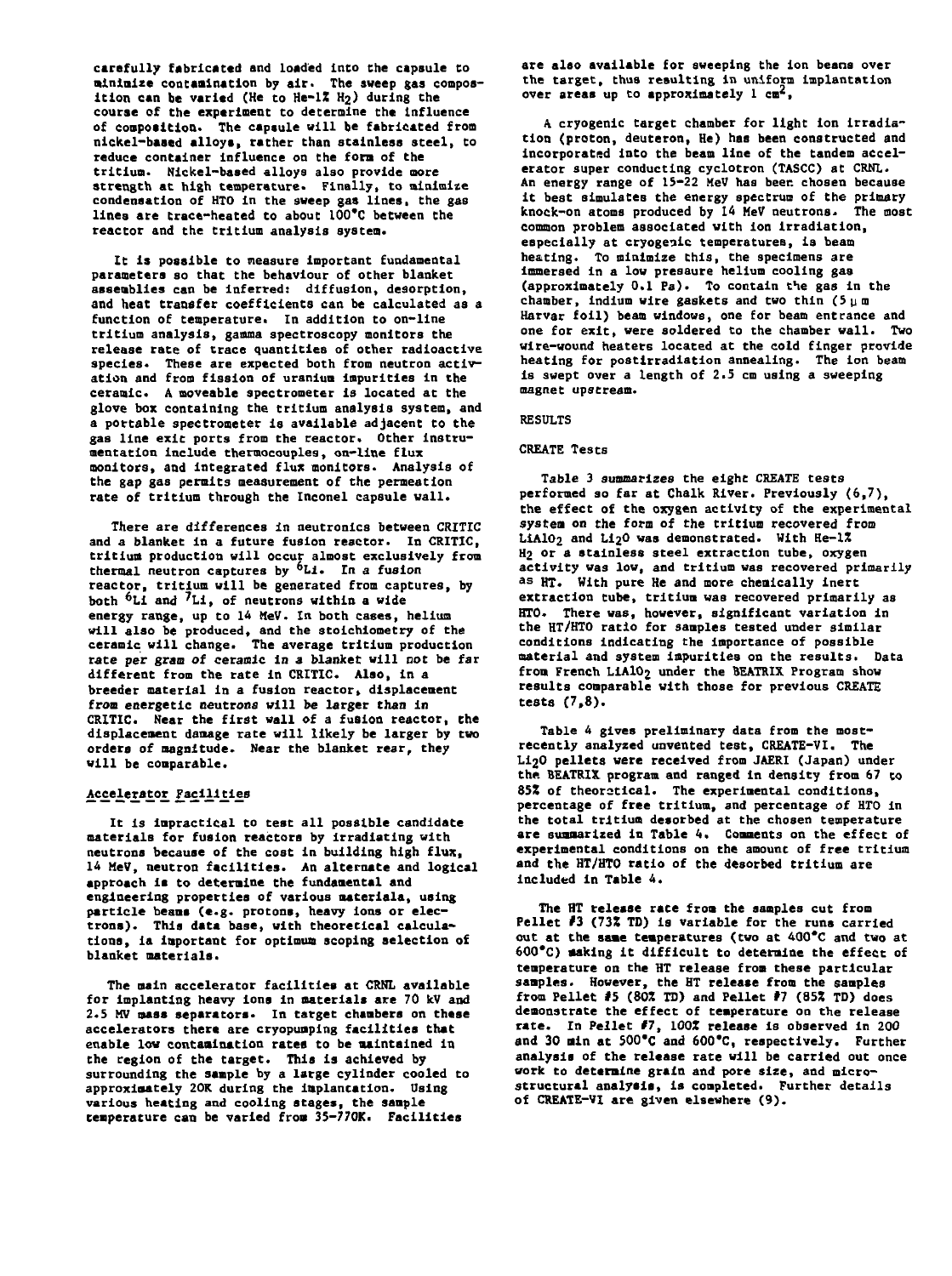## **TABLE 3: CREATE CLOSED CAPSULE TESTS AT CHALK RIVER**

| <b>CREATE</b> | <b>CERAMIC</b>                 | ORIGIN      | <b>YEAR</b> | POST-IRRADIATION ANALYSIS                                                                                                                |  |  |  |
|---------------|--------------------------------|-------------|-------------|------------------------------------------------------------------------------------------------------------------------------------------|--|--|--|
| 1             | LIAI0 <sub>2</sub>             | <b>ANL</b>  | 1985        | Test T release and analysis system                                                                                                       |  |  |  |
| Ħ             | Lialo,                         | <b>ANL</b>  | 1985        | Quartz, stainless steel and nickel container; HT released with He+1%H <sub>2</sub> :<br>HTO released with He except with stainless steel |  |  |  |
| III           | L <sub>1</sub> Al <sub>0</sub> | <b>CRNL</b> | 1985        | Effect of powder processing on T release                                                                                                 |  |  |  |
| IV            | LiAlO <sub>2</sub><br>L1 -,0   | <b>ANL</b>  | 1985        | Confirm CREATE-II results:<br>Effect of breeder material on T release                                                                    |  |  |  |
| V             | LIAIO <sub>2</sub>             | France      | 1985        | T release at temperatures from 500-600 °C; 165 kJ/mole activation energy<br>for T release                                                |  |  |  |
| VI            | Li <sub>2</sub> 0              | Japan       | 1986        | Measure T release                                                                                                                        |  |  |  |
| VII           | Li <sub>2</sub> O              | ANL.        | 1986        | Test material to be used in CRITIC-I open capsule irradiation experiment                                                                 |  |  |  |
| VIII          | L1A10 <sub>2</sub>             | Japan       | 1986        | Irradiated, awaiting analysis                                                                                                            |  |  |  |
|               |                                |             |             |                                                                                                                                          |  |  |  |

**ANL - Argonne National Laboratory CRNL- Chalk River Nuclear Laboratories**

# **TABLE 4: PRELIMINARY CREATE VI RESULTS FROM JAERI LITHIUM OXIDE**

| c. IS<br>Material |                | Sample Vessel* | Terp.<br>(°C) | Sweep<br>Cas | Flow Rate<br>(L1/m1n) | $(5$ of total) | Free Tritium Descried Tritium<br>1 HTD | Comments                                                                                                   |
|-------------------|----------------|----------------|---------------|--------------|-----------------------|----------------|----------------------------------------|------------------------------------------------------------------------------------------------------------|
| Pellet # 2        | 13             | 1              | 600           | He/12H.      | 500                   | 18             | 8                                      | High \$ of free tritium for all of these samples.                                                          |
| 675 TD            | 15             | I              | 600           | He/15H.      | 500                   | 17             | $\overline{1}$                         | Effect of adding H, to sweep gas in reducing SHTC is<br>noted, With pure He, larger \$ of HTO was expected |
|                   | 16             | I              | 60C           | He           | 500                   | 9              | 58                                     | although -50% has been observed previously for similar                                                     |
|                   | 17             | 1              | 500           | He           | 500                   | 58             | 52                                     | conditions.                                                                                                |
|                   | 14             | ٥              | 600           | He           | 500                   | u              | 63                                     |                                                                                                            |
|                   | 18             | ٥              | 500           | He           | 100                   | 26             | 45                                     |                                                                                                            |
| Pellet # 3        | з              | ٥              | 400           | He           | 100                   | 58             | 25                                     | iHTO very low for experimental conditions for both                                                         |
| 731 TD            | ŷ              | a              | 300           | He.          | 100                   | $\overline{c}$ | 5                                      | runs at 400°C. The expected \$HTO was obtained<br>at 600°C (sample 12).                                    |
|                   | 10             | Q              | 600           | Hе           | 100                   | (0.1)          | total T determined                     |                                                                                                            |
|                   | 12             | ۰              | 600           | <b>He</b>    | 100                   | 0.5            | 73                                     |                                                                                                            |
| Pellet # 5        | $\mathbf{1}$   | 71             | -600          | He           | 500                   | $\mathbf{11}$  | 79                                     | High i of free tritium. Residual moisture in vessel                                                        |
| 80% TD            | n.             | T1             | 600           | He           | 500                   | 52             |                                        | or system may have contributed to large i of HTC for                                                       |
|                   | $\overline{z}$ | T1             | 500           | He           | 500                   | 15             | 8<br>3                                 | initial run. The two subsequent runs with Ti gave<br>only a very small mount of HTO even with pure He.     |
|                   | 3              | ۹              | 600           | He/11H.      | 500                   | 30             | 12                                     | Large \$ of HTO at 450°C and 400°C, opposite to<br>results obtained for samples of Pellet # 3 under        |
|                   | 5              | ٩              | 450           | He           | 100                   | 40.1           | 74                                     | similar conditions. Low i of free tritium compared                                                         |
|                   | 6              | ۰              | 400           | He           | 100                   | 2              | 99                                     | to other runs with same sample.                                                                            |
| Pollot # 7        | 23             | 1              | 600           | He           | 100                   | 10             | 29                                     | Generally low \$ of free tritium compared to samples                                                       |
| <b>85% TD</b>     | 19             | ٥              | 600           | He           | 100                   | 0.5            | 93                                     | from other pellets. Except for Sample # 23,                                                                |
|                   | 21             | Q              | 550           | He           | 100                   | <b>CD.1</b>    | 85                                     | expected \$ of HTO was obtained. This may be due to                                                        |
|                   | 20             | $\circ$        | 500           | He.          | 100                   | 0.3            | 92                                     | a "conditioned" inconel vessel as a result of the<br>previous use.                                         |
|                   | 24             | ۰              | 600           | He/ISH,      | 100                   | 7.             | 4                                      |                                                                                                            |

Inconel. Q • Quarts, 7i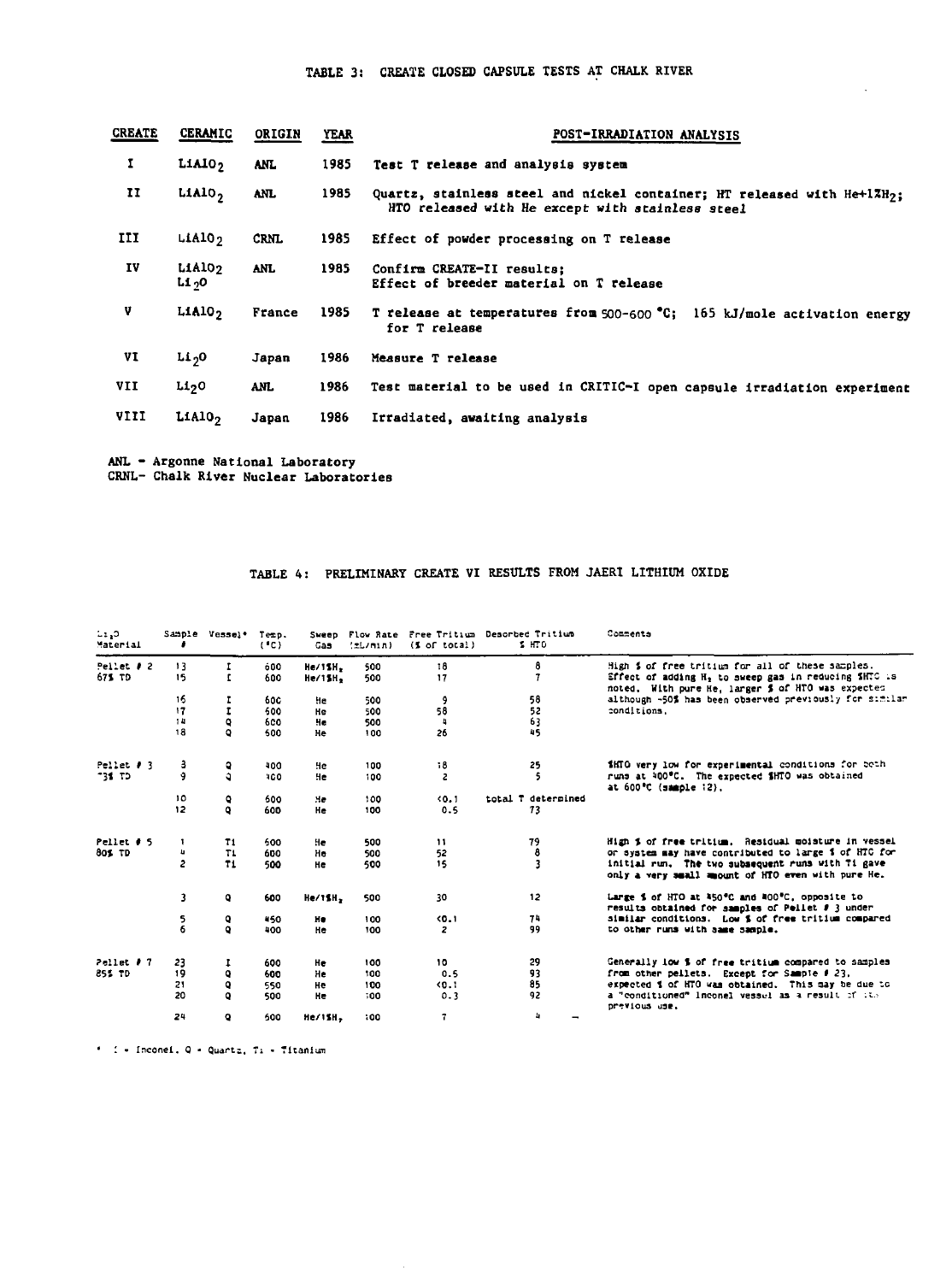## **CRITIC Test**

**The CRITIC in-sivu tritium release experiment began 1987 January 30 at CRNL. Thla test places 100 g of LI2O into the NRU thermal reactor. The U.20 is 1.53 wtZ Li-6, 30 mm ID, 40 am 0D annular pellets of 91Z theoretical density in a 100 am stack. The ceramic was fabricated by Argonne National Laboratory under the BEATRIX (IEA International Breeder Exchange Matrix) program. A six-month Irradiation of the heavily-instrumented teat rig is planned at 5OO-9OO\*C, varying the He-H2 sweep gas, with on-line HT/HTO measurement. Lithium oxide conductivity and tritium permeation from the capsule will also be measured. The test is distinguished by the care taken to observe the tritium release form, using a high tritium production rate (4 Cl/d), heated purge lines (100°C), nickel alloy materials, and the fabrication and capsule loading procedures to minimize H2O and CO2 contamination.**

**The first weeks of Irradiation have focussed on** slowly drying the Li<sub>2</sub>0 ceramic while also obtaining **tritium release Information; the full test matrix will examine T behaviour from 400-900\*C in detail. Slow dryout is necessary to prevent possible cracking or breakup of the ceramic. Towards this end, reactor startup was extended over a 5 h period. Since the ceramic had been dried out-reactor (in the capsule) to 300\*C, little moisture was measured until the ceramic exceeded that temperature. At full power,** when the ceramic temperature ranged from about 400°C **to 450\*C, the sweep gas dew point had risen to approximately 36\*C (200 vppm) from -73\*C (2 vppm). In the period to 1987 February 05 this decreased to -56\*C; by 1987 February 13, ceramic temperatures had reached 65O-70O'C and the dew point was. -72\*C, close to the projected value. To date, the experiment has operated as designed. One vanadium self-powered flux detector stopped working before insertion, but a second detector and the cobalt fluence wires provide sufficient backup. Forty-one signals are being recorded on hard disk on an independent data acquisition system. For backup, 12 signals are also being recorded on a multi-pen chart recorder, and NRU Operations personnel manually record all the key signals once per shift.**

**Tritium appeared within 3.3 h of startup. We are nov measuring 30-40 Cl/m<sup>3</sup> of tritium in the sweep gas stream (flow rate 100 cc/min) with peaks up to 70 Ci/m<sup>3</sup>. About 8SZ of the release so far is HTO; 1SZ is HT. We expect this to change to a larger proportion of HT when the ceramic is fully dry, and** when we use He-H<sub>2</sub> sweep gas. The test is providing **valuable data (10) to assist future blanket design studies.**

#### **Fundamental Support**

**In support of the tests of tritium release from engineering materials, more fundamental research is being pursued to explore the basic tritium behaviour in solid breeder materials. Perturbed Angular Corre**lation techniques have been applied to LiA10<sub>2</sub> and **U2O . With further development, this should be suitable for observing the nature of defects in solid breeder ceramics. The Elastic Recoil Detection and Nuclear Reaction Analysis methods for profiling hydrogen isotope profiles in near surface regions (about 1 micron) have been developed and applied to**

**Irradiated LipO and LiAlOp, and to the capsule liners from these breeder irradiation experiments. Linking the fundamental tritlua data with those from the CRITIC and CREATE tests will allow development of a aodel for application over a wide range of conditions.**

## **Aqueous Lithium Salt Blanket**

**We are also participating in the development of an aqueous lithium salt blanket concept. Figure 5 shows the concept schematically. The advantages of this blanket Include its mechanical simplicity (the water is both breeder and coolant), and use of conventional materials and operating conditions (e.g., watercooled fission reactor technology), and the excellent heat transfer ability of water (2). A commercial high-power density fusion blanket based on this approach is being evaluated by a U.S. TITAN Reversed-Fleld Pinch design team led by General Atomic, with CFFTP participation. A particularly attractive near-term application for this blanket concept is to provide in—situ tritium generation for Engineering Test Reactors. A key question is the most attractive tritium recovery and control methods for reactor-scale conditions.**



**FIGURE 5 : SCHEMATIC OUTLINE OF AQUEOUS LITHIUM SAL T BLANKET.**

**For near-tern Engineering Test Reactors (12), the blanket would have a simple shield-like geometry, and operate at low temperatures and pressures (80\*C and 0.2 HPa)• A thin 30 cm blanket would allow a larger plasma volume during the startup phase but still provide, for example, a 40Z tritium breeding ratio with SOZ plasma coverage. Furthermore, tritium production and contamination of the first wall/ blanket/coolant could be delayed until satisfactory plasma operation had been achieved, and then started by the addition of lithium salt to the water coolant and the installation of the tritium recovery system without any in-vessel modifications. This concept is presently being actively considered within the US TIBER and European NET design groups.**